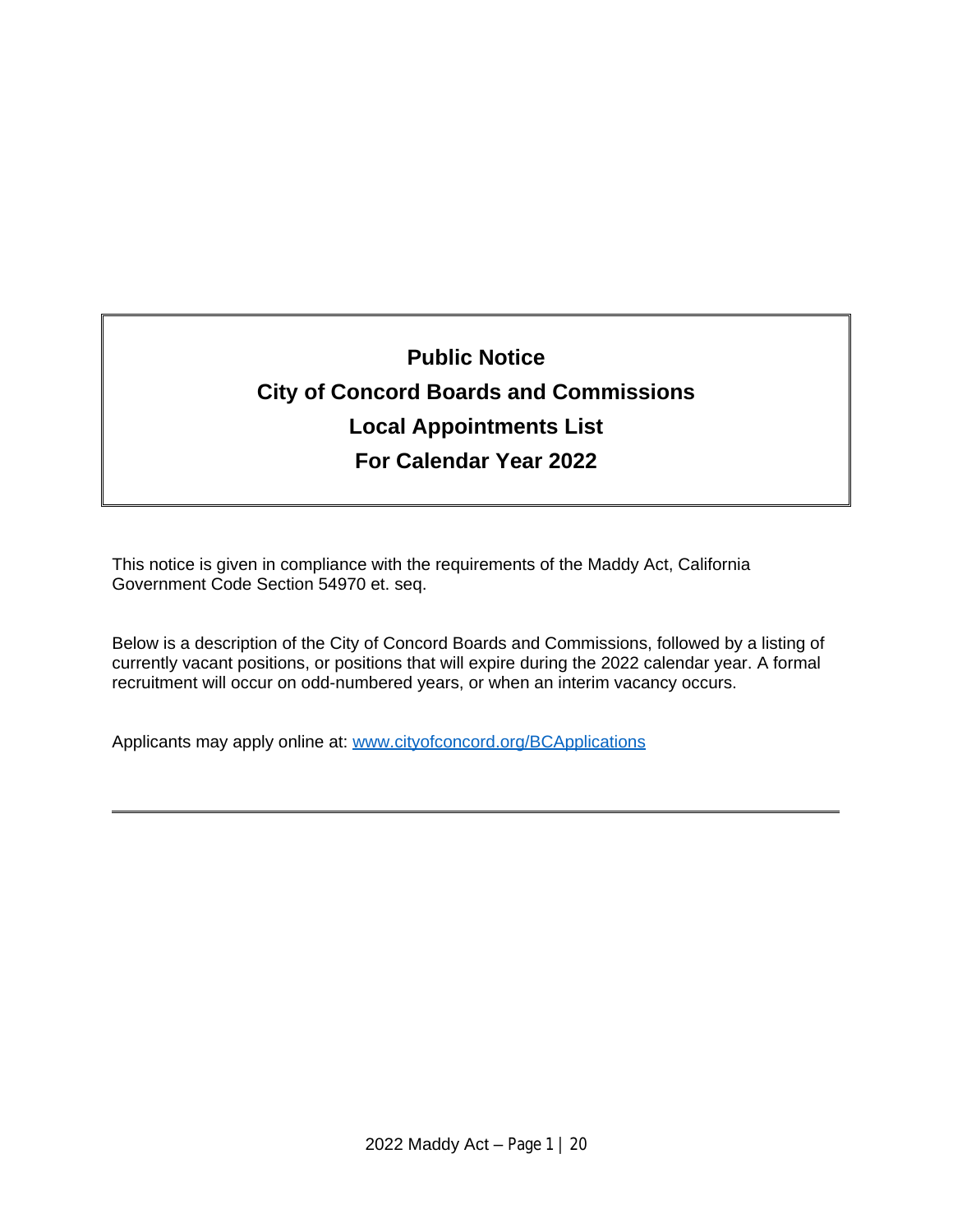## **BICYCLE AND PEDESTRIAN ADVISORY COMMITTEE (BPAC)**

The Bicycle and Pedestrian Advisory Committee (BPAC) was created by the City Council on January 10, 2017, with the adoption of Resolution No. 17-3.

The role of the BPAC is to review transportation capital projects including roadway, pedestrian and bicycle improvements and provide input to staff on Complete Streets features and for conformity with the City's Bicycle, Pedestrian and Safe Routes to Transit Plan, adopted in September 2016 (Plan); review related grant applications; annually review the City's progress on Plan implementation; and, review and provide input on programs or policies related to implementation of the Bicycle, Pedestrian and Safe Routes to Transit Plan as requested by staff or the City Council.

The BPAC consists of five (5) members serving four (4) year terms. Members must be Concord residents and be enthusiastic about Complete Streets, cycling and other alternative modes of transportation.

The BPAC meets quarterly and more frequently as needed.

#### **Staff Liaison**

Stefanie Ananthan, Senior Administrative Analyst, [Stefanie.Ananthan@cityofconcord.org](mailto:Stefanie.Ananthan@cityofconcord.org) (925) 671-3059

Bernard Enrile, Senior Civil Engineer, [Bernard.enrile@cityofconcord.org](mailto:Bernard.enrile@cityofconcord.org) (925) 671-3081

| Name                             | <b>Term Expires</b> |
|----------------------------------|---------------------|
| David Pitman                     | February 28, 2023   |
| Vacant                           | February 28, 2023   |
| Sarah Allen                      | February 28, 2025   |
| Luis Garcia                      | February 28, 2025   |
| Aneta Sperber                    | February 28, 2025   |
|                                  |                     |
| <b>Current Vacancies - One</b>   |                     |
| <b>Upcoming Vacancies - None</b> |                     |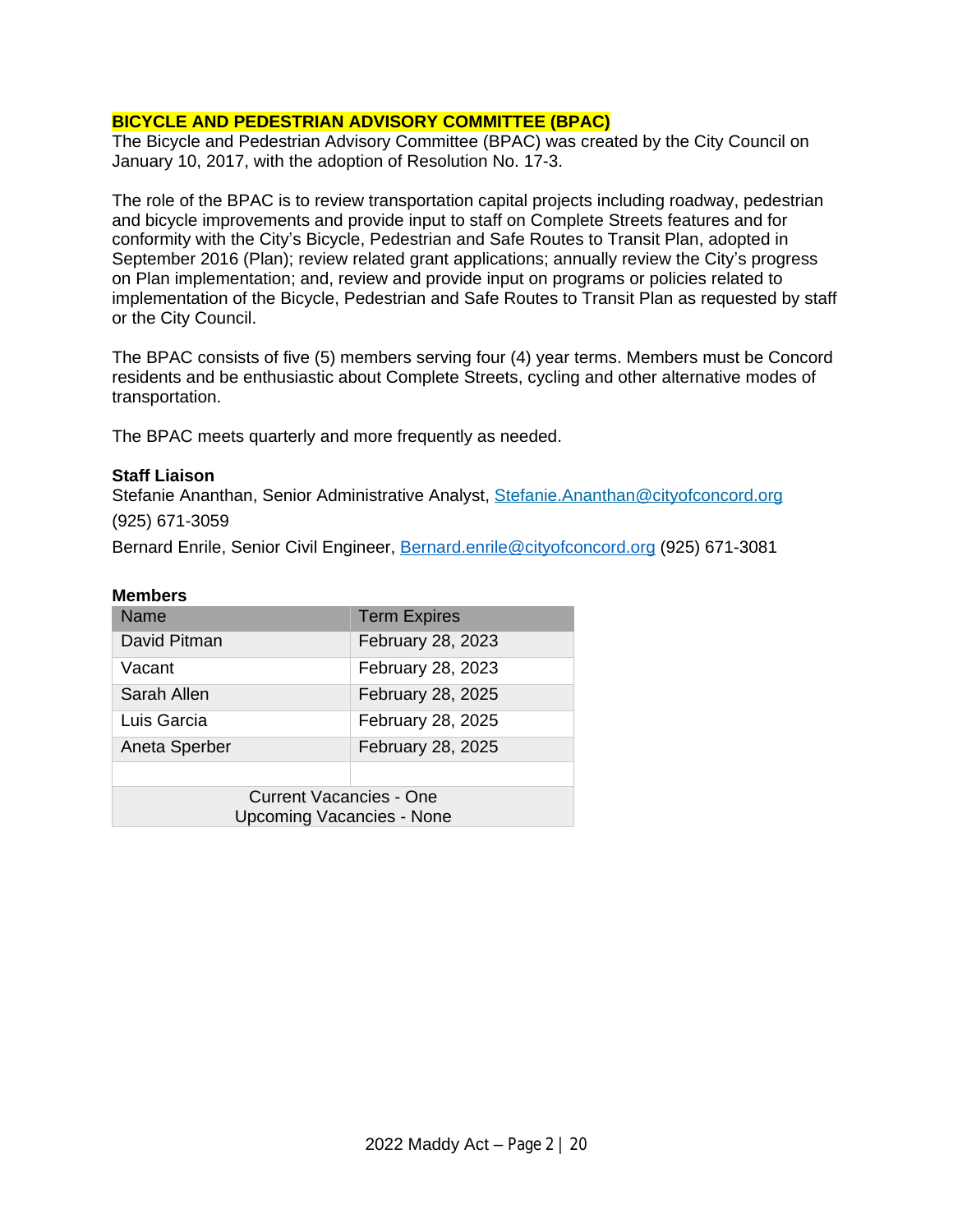#### **BOARD OF APPEALS**

The Boards of Appeals consists of five (5) members and two (2) alternatives serving four (4) year terms. The Board of Appeals meets as needed to interpret State law and the California Building Standards Code pertaining to construction standards for the City. They make a determination of suitable alternate materials and methods of construction and hear appeals of orders, decisions, and determinations made by the City's Chief Building Official. Decisions of the Board are final and may not be appealed to the City Council. The Board of Appeals consists of members who are qualified by experience and training to pass on matters pertaining to the City of Concord Construction Code and are not employees of the City. Appointees must be qualified in and specifically knowledgeable in the City of Concord Construction Code and applicable local ordinances.

The City's Conflict of Interest Code requires members to disclose interests in investments, real property, and income derived within the City of Concord or from sources doing business within the City of Concord. Filings are required within 30 days of assuming office and on an annual basis. Meetings are held on an infrequent basis.

#### **Staff Liaison**

Ryan Pursley, Chief Building Office, [Ryan.pursley@cityofconcord.org](mailto:Ryan.pursley@cityofconcord.org) (925) 671-3173 Marie Flores, Permit Center Technician III, [Marie.flores@cityofconcord.org](mailto:Marie.flores@cityofconcord.org) (925) 671-3227

| <b>Members</b>                   |                     |  |
|----------------------------------|---------------------|--|
| <b>Name</b>                      | <b>Term Expires</b> |  |
| <b>Robert Mills</b>              | February 28, 2019   |  |
| <b>Matt Trost</b>                | February 28, 2019   |  |
| Erric Castillo                   | February 28, 2021   |  |
| David Hoover                     | February 28, 2021   |  |
| <b>Cesar Sifuentes</b>           | February 28, 2021   |  |
| Vacant Position (Alternate)      | February 28, 2021   |  |
| Vacant Position (Alternate)      | February 28, 2025   |  |
|                                  |                     |  |
| Current Vacancies - Seven        |                     |  |
| <b>Upcoming Vacancies - None</b> |                     |  |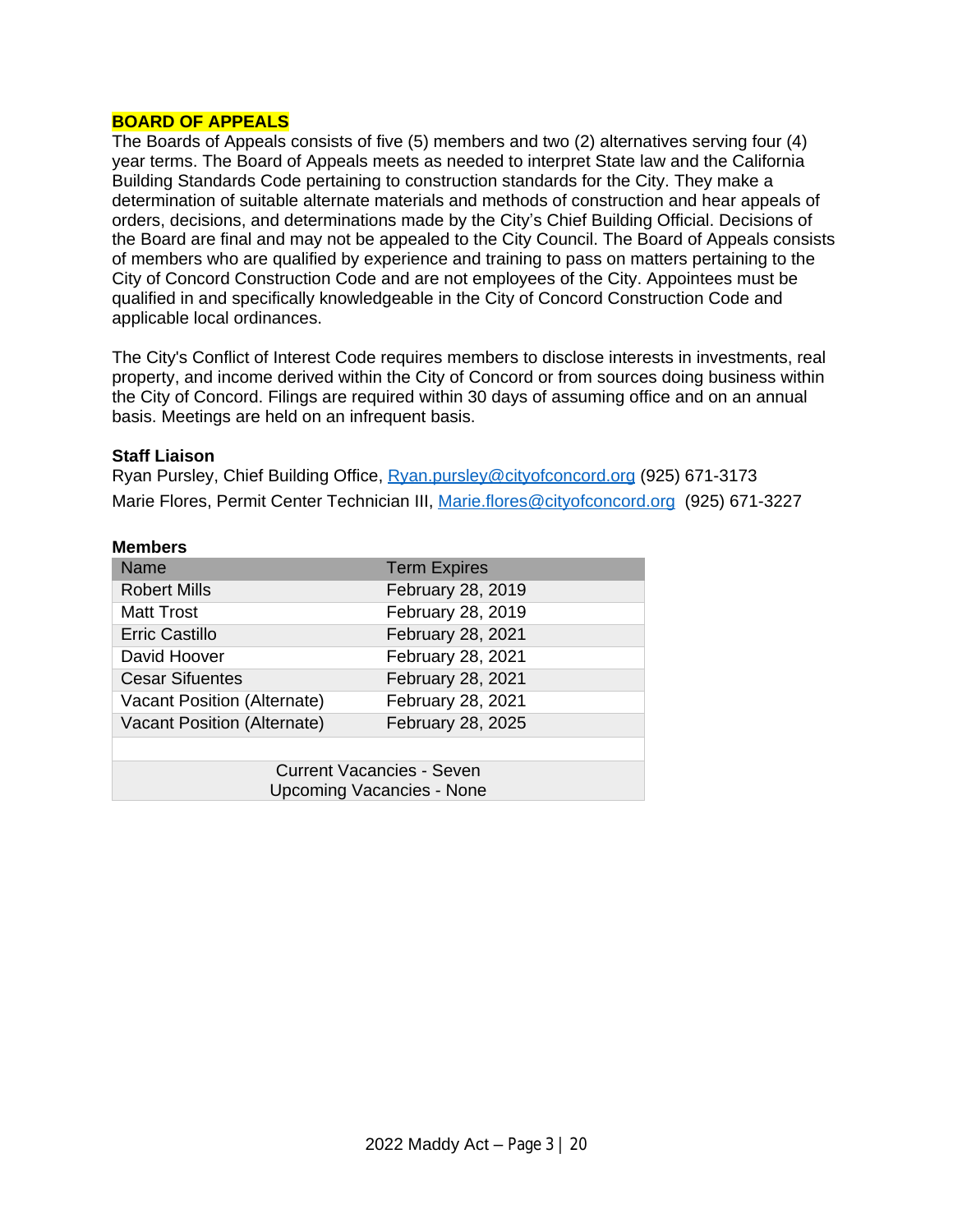## **COMMISSION ON AGING**

The Commission on Aging is made up of up to eleven (11) members serving four (4) year terms. Members must be a resident of Concord holding no other municipal office in the City of Concord. At least 51% of the members shall be over the age of 60. Example of duties would include; identify, improve and develop services and opportunities for senior citizens in Concord; act as a resource to all City boards and commissions on issues affecting seniors; serve on the Contra Costa Advisory Council of Aging subcommittees to identify the unmet needs of senior citizens and evaluate the effectiveness of existing programs and laws; develop an annual work program, establishing short and long term goals in order of priority.

The Commission on Aging meets 3rd Wednesday of the month @ 1:30 p.m. and as needed.

#### **Staff Liaison**

Kathryn Monroy, Program Manager, [Kathryn.monroy@cityofconcord.org](mailto:Kathryn.monroy@cityofconcord.org) (925) 671-3074

| Name                                                          | <b>Term Expires</b> |  |
|---------------------------------------------------------------|---------------------|--|
| David Afinowicz                                               | June 30, 2023       |  |
| Les Casazza                                                   | June 30, 2023       |  |
| Vacant                                                        | June 30, 2023       |  |
| Paula Johnstone                                               | June 30, 2023       |  |
| <b>Fuad Omran</b>                                             | June 30, 2023       |  |
| <b>Marilyn Fowler</b>                                         | June 30, 2025       |  |
| <b>Ben Hornstein</b>                                          | June 30, 2025       |  |
| Tjiuk Kurniadi                                                | June 30, 2025       |  |
| <b>Melvin Lee</b>                                             | June 30, 2025       |  |
| Vacant                                                        | June 30, 2025       |  |
| Vacant                                                        | June 30, 2025       |  |
|                                                               |                     |  |
| <b>Current Vacancies - Three</b><br>Upcoming Vacancies - None |                     |  |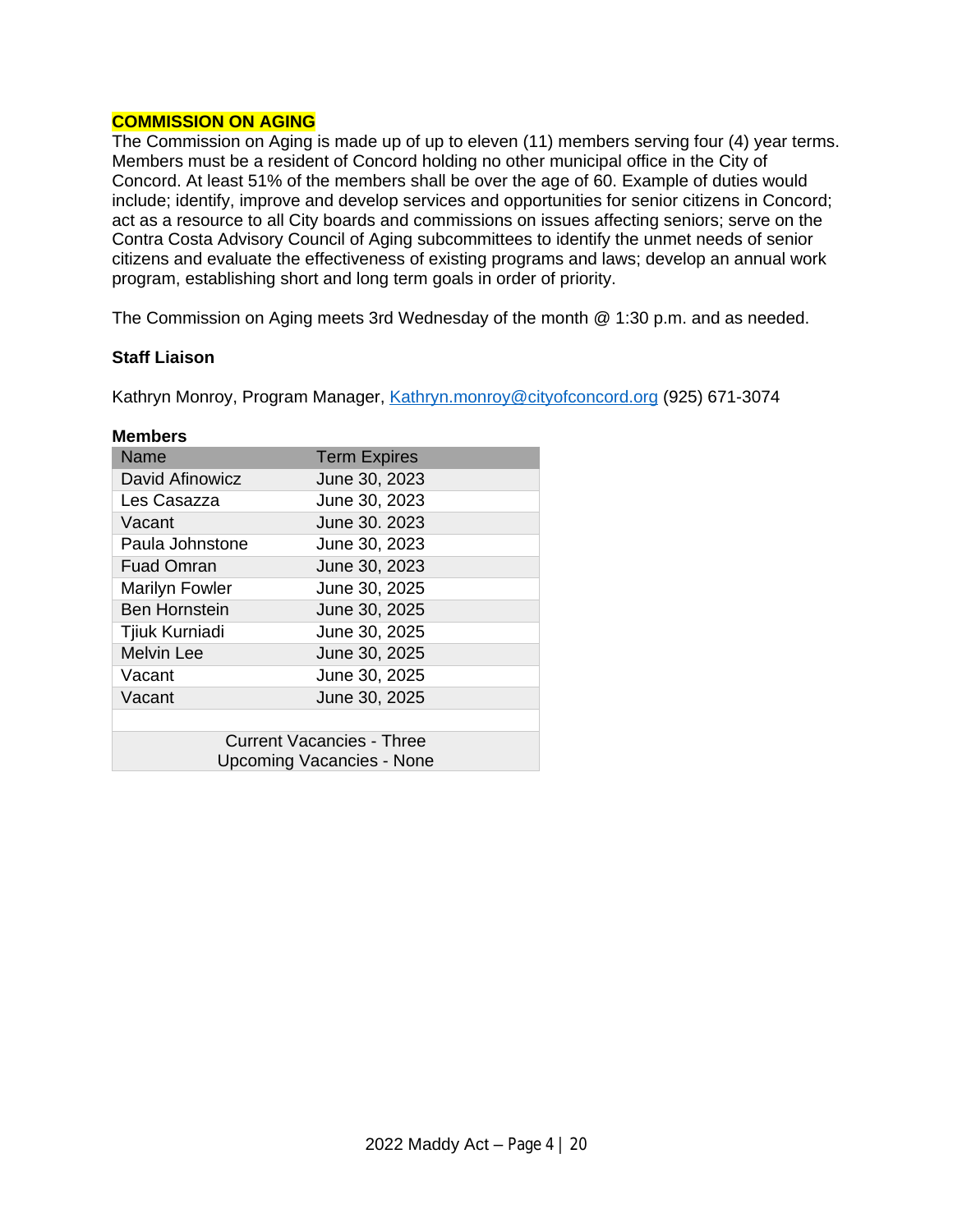#### **COMMUNITY SERVICES COMMISSION**

The Community Services Commission may consist of up to seven (7) members serving four (4) year terms. Members are required to identify housing, neighborhood and social needs within the community and review funding requests, advise the City Council on the allocation of General Fund monies for human services and the expenditure of Federal Community Development Block Grant monies for programs and projects, and monitor the performance of funded programs. All members must be residents of Concord or of Concord's sphere of influence who hold no other municipal office in the City of Concord and shall be representative of the general public and the religious, racial, age, sex, disabled and ethnic groups in the City of Concord.

The City's Conflict of Interest Code requires the Community Services Commission members to complete a Conflict of Interest Form 700. Filings are required within 30 days of assuming office and on an annual basis.

The Community Services Commission identifies housing, neighborhood and social services needs within the community. The commission reviews funding requests, and advises the City Council on the allocation of Child Care Developer Fees and Federal Community Development Block Grant monies.

#### **Staff**

Brenda Kain, Housing Manager, [Brenda.kain@cityofconcord.org](mailto:Brenda.kain@cityofconcord.org) (925) 671-3088 Cathy Gaughan, Administrative Support, [Cathy.gaughan@cityofconcord.org](mailto:Cathy.gaughan@cityofconcord.org) (925) 671-3111

| <b>Name</b>                                                         | <b>Term Expires</b> |  |
|---------------------------------------------------------------------|---------------------|--|
| Colleen Isenberg                                                    | June 30, 2023       |  |
| David Miller                                                        | June 30, 2023       |  |
| Paul Wood                                                           | June 30, 2023       |  |
| <b>Robert Ferrier</b>                                               | June 30, 2025       |  |
| Lauren Hendrickson                                                  | June 30, 2025       |  |
| Ajit Kaushal                                                        | June 30, 2025       |  |
| Laura Nakamura                                                      | June 30, 2025       |  |
|                                                                     |                     |  |
| <b>Current Vacancies - None</b><br><b>Upcoming Vacancies - None</b> |                     |  |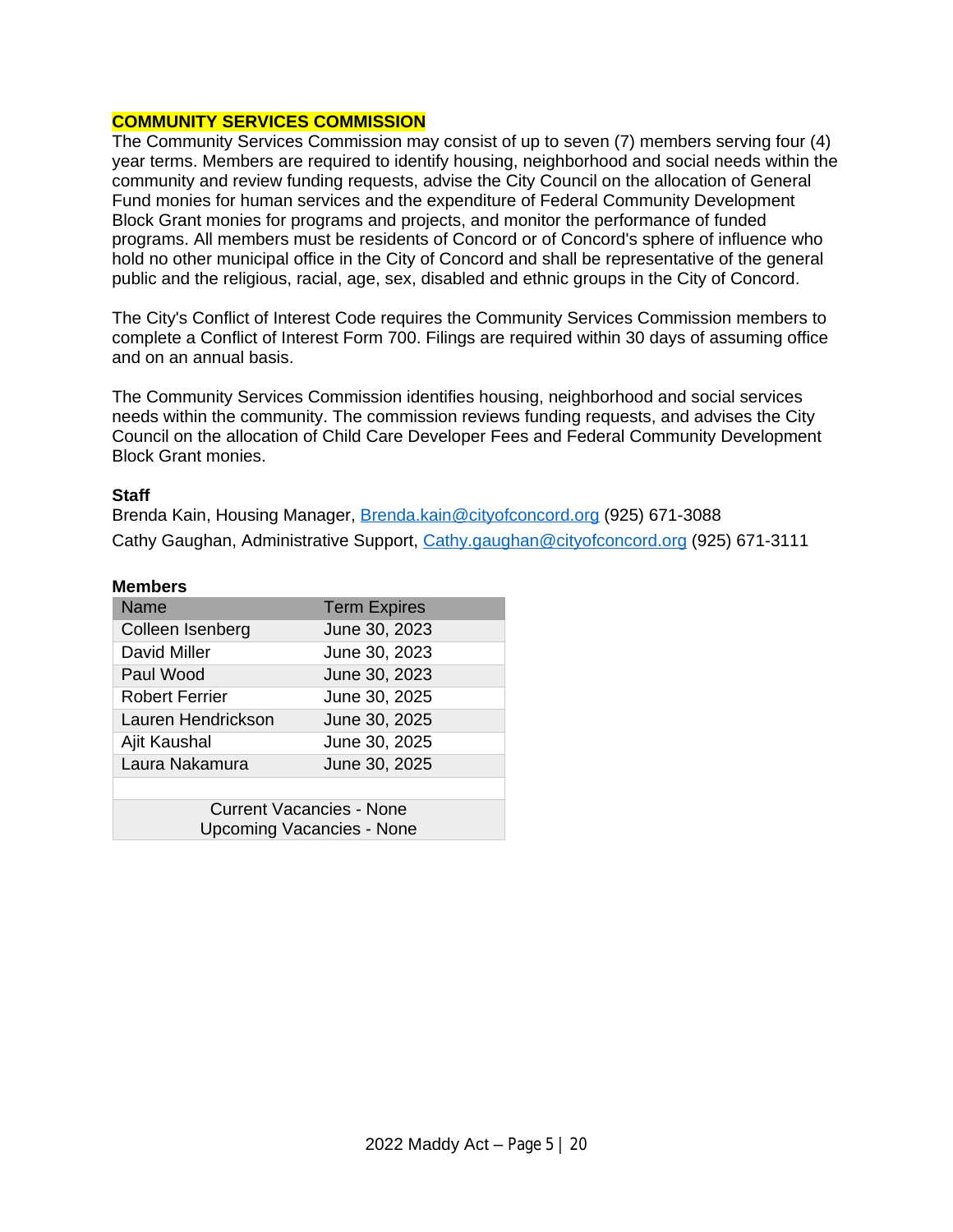## **CONCORD PAVILION COMMUNITY OUTREACH COMMITTEE**

The Concord Pavilion Community Outreach Committee (Committee) shall consist of five members holding two-year terms; and comprised as follows: four members appointed by the Concord City Council (aka: City members) and one member appointed by the Manager of the Pavilion (Live Nation) (aka: Manager member).

The Committee shall provide guidance to the Pavilion General Manager on outreach efforts to attract applications from local schools, cultural organizations and the community to bring additional community events to the Pavilion, which will expand the use of the venue beyond the concert season. The Committee will assist the Pavilion General Manager in identifying potential community events, but will not have authority to approve or disapprove of event applications. The Committee will be responsible for assigning a Committee member to take notes of Committee meetings and complete a record of annotated minutes. The Committee shall determine the frequency of its meetings, which shall be not more than once per quarter and will not conflict with Pavilion events.

#### **Staff Liaison**

Steve Voorhies, Director of Parks & Recreation, [Steve.voorhies@cityofconcord.org](mailto:Steve.voorhies@cityofconcord.org) (925) 671-3202

| <b>Members</b>                   |                     |
|----------------------------------|---------------------|
| <b>Name</b>                      | <b>Term Expires</b> |
| <b>Assaf Barnir</b>              | February 28, 2023   |
| Angie Rajczyk                    | February 28, 2023   |
| <b>Cedric Cheng</b>              | February 28, 2025   |
| Aeysha Corio                     | February 28, 2025   |
| Aaron Hawkins, Live Nation       |                     |
|                                  |                     |
| <b>Current Vacancies - None</b>  |                     |
| <b>Upcoming Vacancies - None</b> |                     |
|                                  |                     |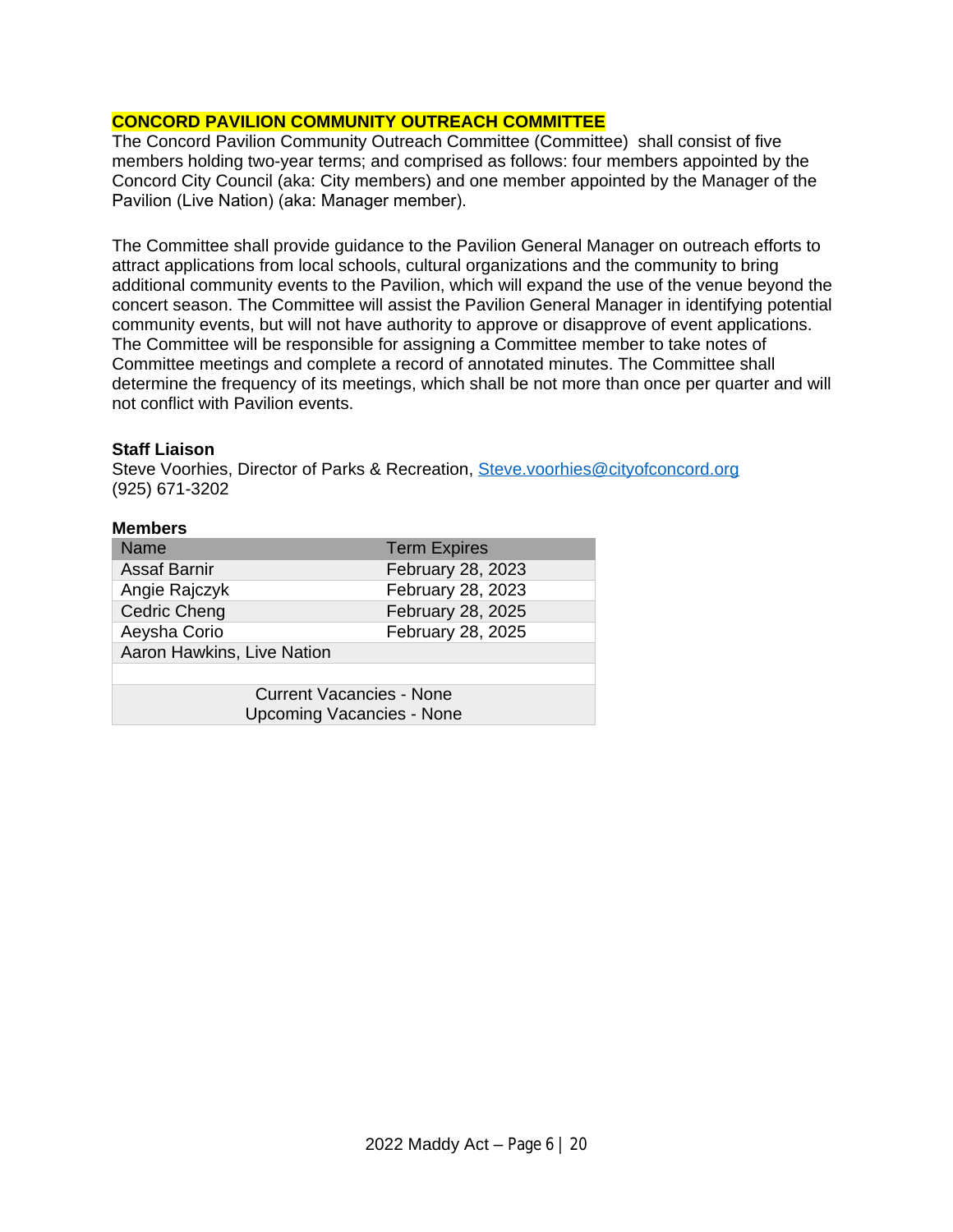## **CONCORD/PLEASANT HILL HEALTH CARE DISTRICT GRANT COMMITTEE**

The Concord/Pleasant Hill Health Care District Grant Committee consists of five (5) members from Concord and two members from Pleasant Hill who serve four-year terms.

Members are required to review funding request and advise the City Council on the allocation of Concord Pleasant Hill Health Care District funds. Members must be residents of Concord or Pleasant Hill who hold no other office in the City and shall be representative of the general public and the religious, racial, age, gender, disabled and ethnic groups in the City.

Meetings are held the third Wednesday of the month from 5-7 p.m. Members may be required to meet more often in the spring.

#### **Staff**

Brenda Kain, Housing Manager, [Brenda.kain@cityofconcord.org](mailto:Brenda.kain@cityofconcord.org) (925) 671-3088 Cathy Gaughan, Administrative Support, [Cathy.gaughan@cityofconcord.org](mailto:Cathy.gaughan@cityofconcord.org) (925) 671-3111

| Name                         | <b>Term Expires</b> |  |
|------------------------------|---------------------|--|
| <b>Concord Members</b>       |                     |  |
| Vacant                       | June 30, 2023       |  |
| Vacant                       | June 30, 2023       |  |
| Michael Handlin              | June 30, 2025       |  |
| Lori Thompson                | June 30, 2025       |  |
| Vacant                       | June 30, 2025       |  |
|                              |                     |  |
| Current Vacancies - Three    |                     |  |
| Upcoming Vacancies - None    |                     |  |
|                              |                     |  |
| <b>Pleasant Hill Members</b> |                     |  |
| <b>Jack Noyes</b>            | June 30, 2022       |  |
| <b>Tony English</b>          | June 30, 2024       |  |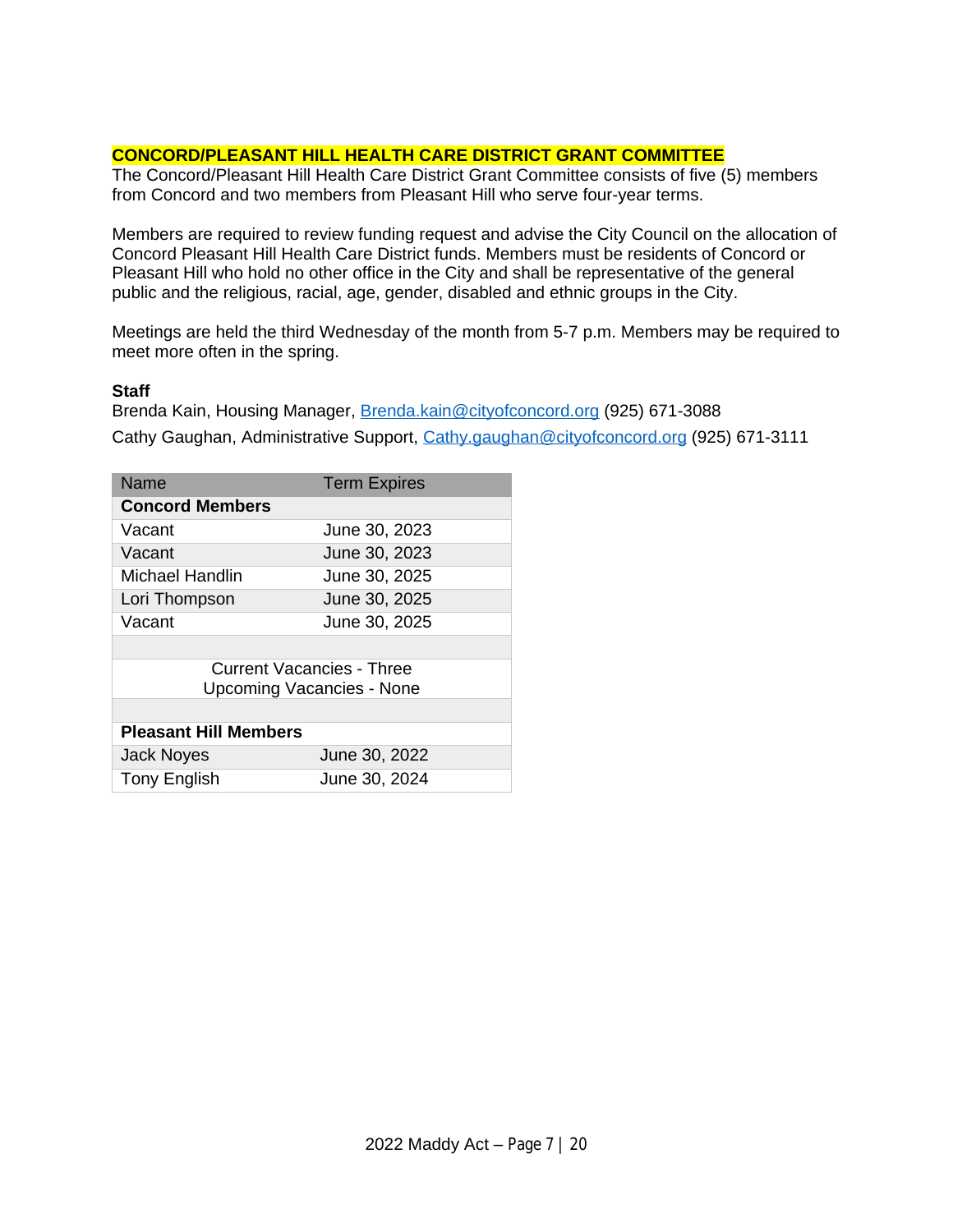## **DESIGN REVIEW BOARD**

The Design Review Board is composed of five members: three (3) design professionals may be nonresidents of Concord, e.g., architects, landscape architects, urban designers, building designers, at least one of whom shall be a professional licensed architect, and one (1) public member, each serving a four-year term, and one (1) member of the city Planning Commission. The public member shall be a resident of Concord with previous experience or training in design concepts. Examples of duties would include; reviewing the design of each improvement for which a building permit, certificate or other approval is required and any matter referred to the Board by the City Council, Planning Commission, Zoning Administrator, or Planning Manager, and/or staff.

The City's Conflict of Interest Code requires Design Review Board members to disclose interests in investments, real property, and the income derived within the City of Concord or from sources doing business within the City of Concord. Filings are required within 10 days of assuming office and on an annual basis (Resolution No. 85-9).

#### **Staff**

Ryan Lenhardt, Senior Planner, [Ryan.lenhardt@cityofconcord.org](mailto:Ryan.lenhardt@cityofconcord.org) (925) 671-3135 Grant Spilman, Administrative Coordinator, [Grant.spilmanA@cityofconcord.org](mailto:Grant.spilmanA@cityofconcord.org) (925) 671-3435

#### **Members**

| <b>Name</b>        | <b>Term Expires</b> | Position                                  |
|--------------------|---------------------|-------------------------------------------|
| Jason Laub         | April 21, 2022      | <b>Planning Commission Representative</b> |
| Suzanne Alaksa     | February 28, 2023   | <b>Public Member</b>                      |
| Jack Moore         | February 28, 2023   | <b>Design Professional</b>                |
| <b>Kirk Shelby</b> | February 28, 2025   | <b>Design Professional</b>                |
| Vacant             | February 28, 2025   | <b>Design Professional</b>                |
|                    |                     |                                           |

Current Vacancies - Two Upcoming Vacancies - None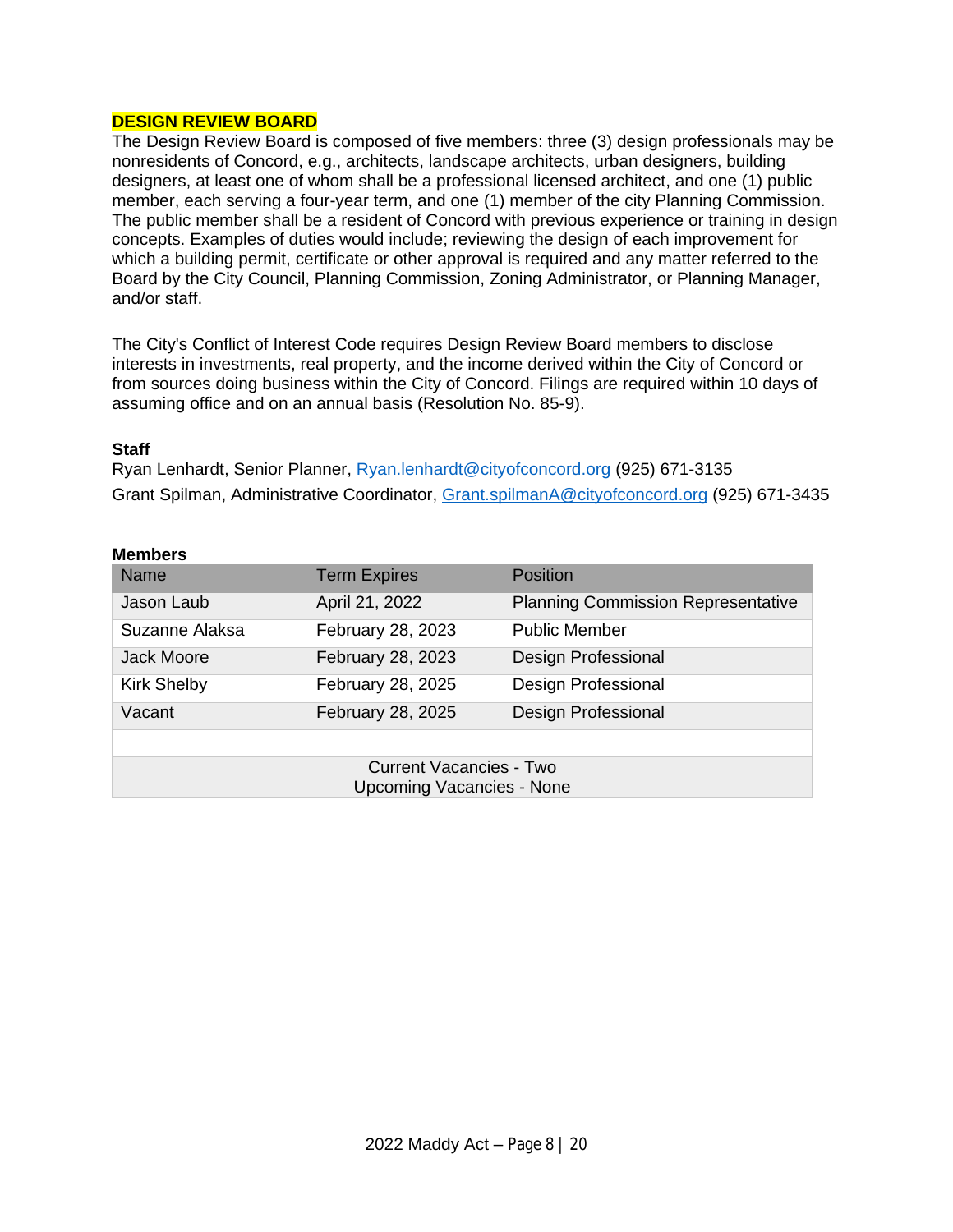## **MEASURE V OVERSIGHT COMMITTEE**

The Measure V Oversight Committee consists of five members; at least one representing the business community, at least three residents of the City of Concord, and the fifth member from either category. Members serve four-year terms. The Measure V Oversight Committee fulfills two areas of responsibility of each of the years that the Measure V 1% (one cent) rate use and transaction tax is collected:

- 1. Review the City's annual audit report including the Measure V tax revenue and expenditures; and
- 2. Provide recommendations to the City Council on the use of Measure V revenue.

The Committee produce a report that records the results of its review of the City's audit and its recommendations for expenditure of the revenue generated from the tax. The report shall is presented to the Council at a public meeting and is a public record.

#### **Staff**

Karan Reid, Director of Finance, [Karan.reid@cityofconcord.org](mailto:Karan.reid@cityofconcord.org) (925) 671-3192

| <b>Members</b> |
|----------------|
|----------------|

| <b>Name</b>                                                         | <b>Term Expires</b> |                                |
|---------------------------------------------------------------------|---------------------|--------------------------------|
| Gregory Grassi                                                      | December 31, 2023   | <b>Resident Representative</b> |
| Michelle Lane                                                       | December 31, 2023   | <b>Resident Representative</b> |
| <b>Diane Sprouse</b>                                                | December 31, 2023   | <b>Resident Representative</b> |
| <b>Brian Beckon</b>                                                 | December 31, 2025   | <b>Resident Representative</b> |
| <b>Brandy Leidgen</b>                                               | December 31, 2025   | <b>Business Representative</b> |
|                                                                     |                     |                                |
| <b>Current Vacancies - None</b><br><b>Upcoming Vacancies - None</b> |                     |                                |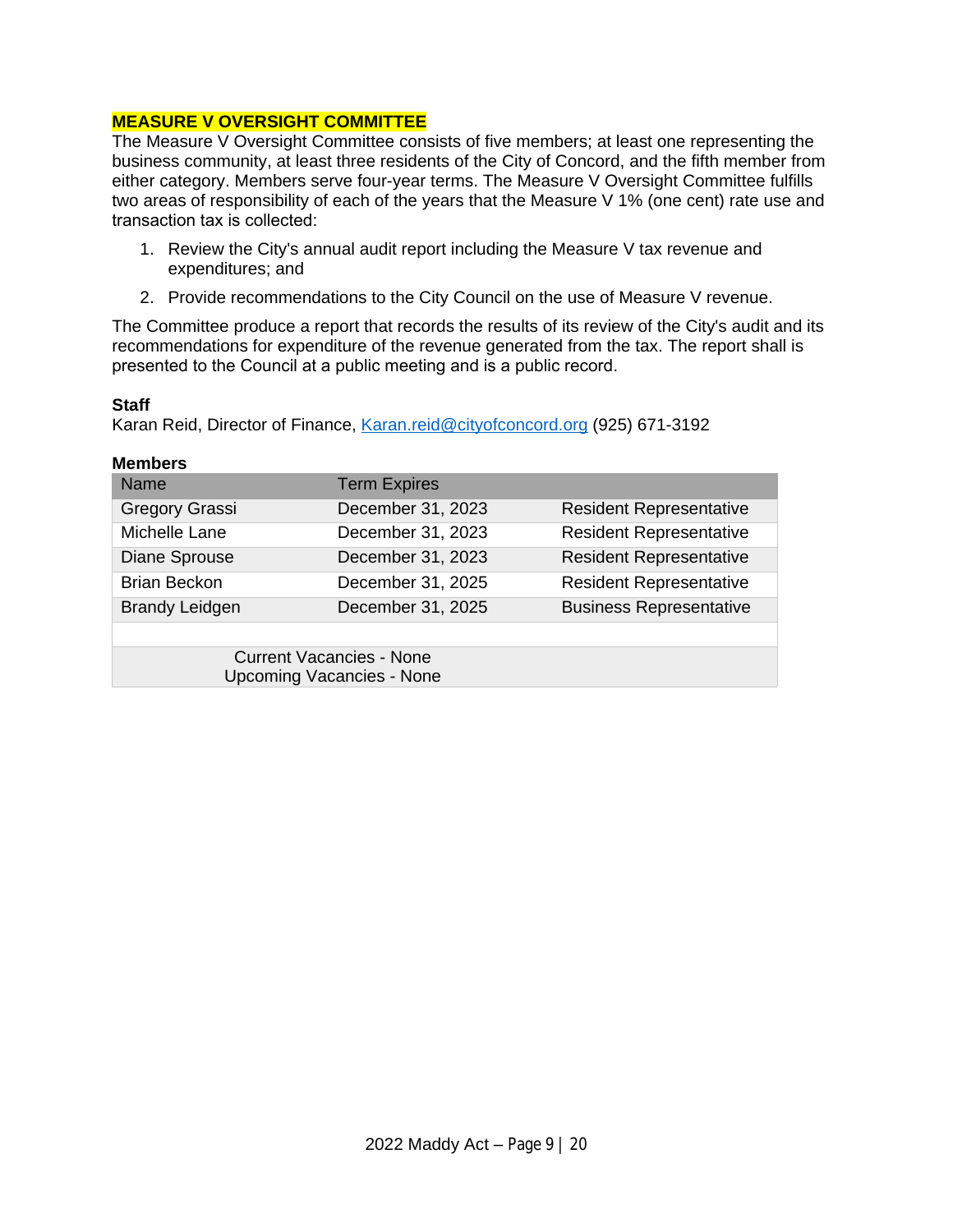## **PARKS, RECREATION AND OPEN SPACE COMMISSION**

The Parks, Recreation and Open Space Commission (PROSC)is made up of five (5) adult members that serve four (4) year terms and two (2) youth members that serve one (1) year term. Members must be residents of Concord who hold no other municipal office in the City of Concord. The adult members appoint the youth members.

The PROSC advises the City Council on matters related to public parks, open space, recreation, and youth; reviews and recommends Council action to develop, modify, and/or improve City parks; promotes recreation and park programs, assesses park and recreation needs, and recommends capital improvement projects and fees. The City's Conflict of Interest Code requires the PROSC members to disclose interests in investments, real property, and income derived within the City of Concord or from sources doing business within the City of Concord. Filings are required within 30 days of assuming office and on an annual basis.

#### **Staff Liaison**

Steve Voorhies, Director of Parks and Recreation, [Steve.voorhies@cityofconcord.org](mailto:Steve.voorhies@cityofconcord.org) (925) 671-3202

#### **Members**

| Name                           | <b>Term Expires</b> |  |
|--------------------------------|---------------------|--|
| Kandi Lancaster, Chair         | June 30, 2023       |  |
| <b>Mark Sinclair</b>           | June 30, 2023       |  |
| Pablo Benavente                | June 30, 2025       |  |
| Michael Miller, Vice Chair     | June 30, 2025       |  |
| Vacant                         | June 30, 2025       |  |
|                                |                     |  |
| <b>Current Vacancies - One</b> |                     |  |

Upcoming Vacancies - None

#### **YOUTH MEMBERS**

| <b>Name</b>                    |
|--------------------------------|
| Vacant                         |
| Vacant                         |
| <b>Current Vacancies - Two</b> |
| Upcoming Vacancies - None      |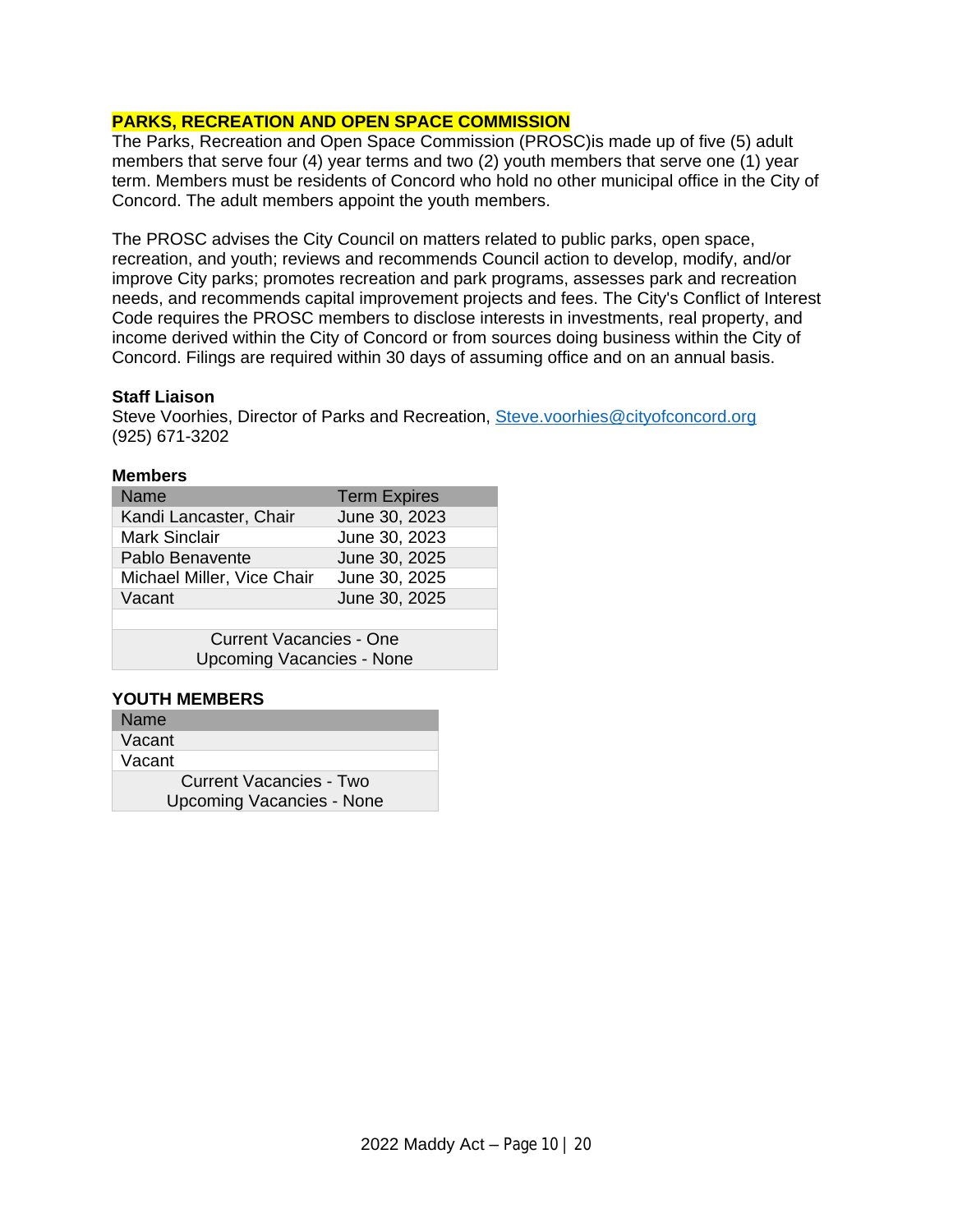#### **PERSONNEL BOARD**

The Personnel Board acts in an advisory capacity to the City Council on personnel matters; receives and hears appeals and grievances, and as directed by Council, conducts hearings on personnel matters and gathers information and data, and provides written reports of findings.

The Personnel Board is made up of five (5) members serving four (4) year terms. Members must be a resident of Concord holding no other municipal office in the City of Concord.

#### **Staff Liaison**

Jasmin Loi, Director of Human Resources, [Jasmin.loi@cityofconcord.org](mailto:Jasmin.loi@cityofconcord.org) (925) 671-3310

| <b>Members</b>                   |                     |
|----------------------------------|---------------------|
| Name                             | <b>Term Expires</b> |
| Julianne Averill                 | February 28, 2021   |
| John Parodi                      | February 28, 2021   |
| Enrico Kevin Bunyi               | February 28, 2023   |
| Jennifer DeHart                  | February 28, 2023   |
| Karen Doig                       | February 28, 2023   |
|                                  |                     |
| <b>Current Vacancies - Two</b>   |                     |
| <b>Upcoming Vacancies - None</b> |                     |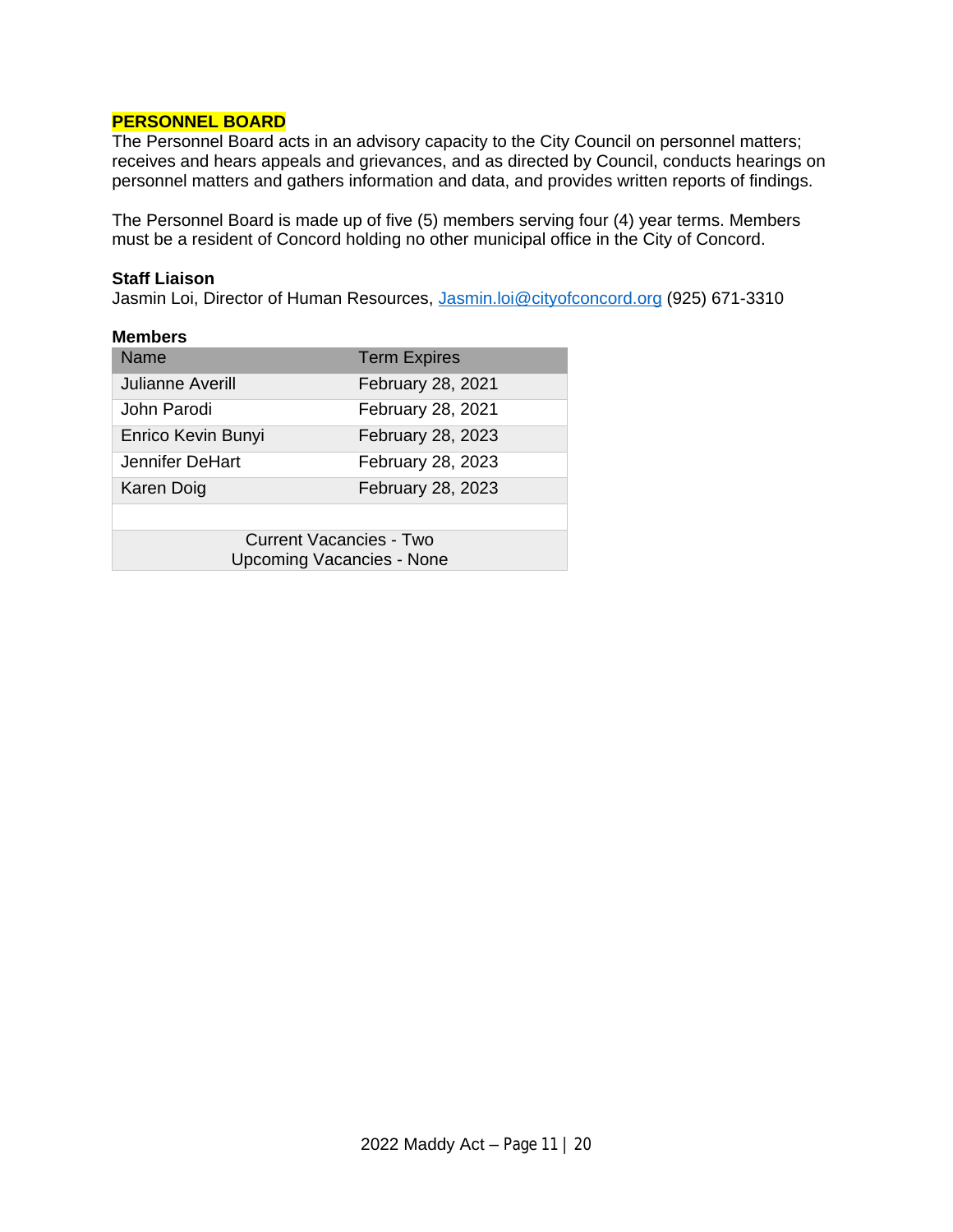#### **PLANNING COMMISSION**

The Planning Commission is made up of five (5) members serving four (4) year terms. Members must be residents of Concord who hold no other municipal office in the City of Concord. The Planning Commission develops and maintains the General Plan of the Concord Planning Area; develops specific plans as may be necessary; makes recommendations to the City Council regarding proposed General Plan amendments and municipal code modifications, reviews planned district developments, tentative subdivision maps, and use permit applications.

The State of California Political Reform Act requires Planning Commission members to disclose interests in investments, real property, and income derived within the City of Concord or from sources doing business within the City of Concord. Filings are required within 10 days of assuming office and on an annual basis.

Planning Commission members receive \$50 per regular or special meetings for a maximum of six meetings per month. (Resolution No. 85-9)

#### **Staff Liaison**

Mindy Gentry, Planning Manager, [Mindy.gentry@cityofconcord.org](mailto:Mindy.gentry@cityofconcord.org) (925) 671-3369 Grant Spilman, Administrative Coordinator, [Grant.spilmanA@cityofconcord.org](mailto:Grant.spilmanA@cityofconcord.org) (925) 671-3435

| <b>Name</b>                                                         | <b>Term Expires</b> |
|---------------------------------------------------------------------|---------------------|
| Jason Laub                                                          | February 28, 2023   |
| Mark Weinmann                                                       | February 28, 2023   |
| <b>Raymond Barbour</b>                                              | February 28, 2025   |
| John Mercurio                                                       | February 28, 2025   |
| Craig Mizutani                                                      | February 28, 2025   |
|                                                                     |                     |
| <b>Current Vacancies - None</b><br><b>Upcoming Vacancies - None</b> |                     |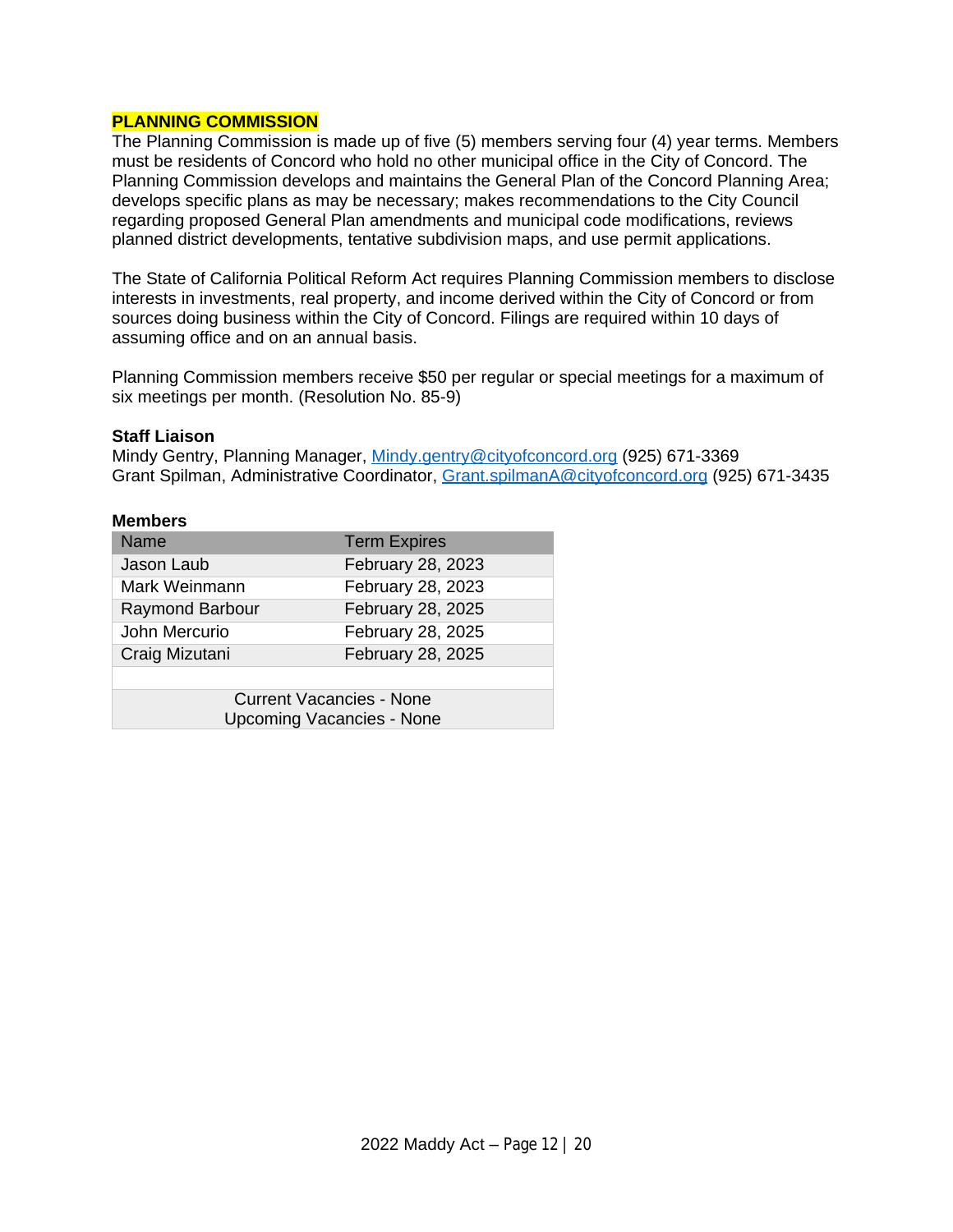## **LOCAL APPOINTMENTS TO REGIONAL BODIES**

## **CENTRAL CONTRA COSTA TRANSIT AUTHORITY ADVISORY COMMITTEE**

The Central Contra Costa Transit Authority Advisory Committee (CCCTA Advisory Committee) shall be comprised of eleven (11) members serving 2 (two) year terms from Central Contra Costa County. Each member jurisdiction will be requested to recommend one member from that jurisdiction for appointment by the CCCTA Board of Directors. Each member jurisdiction may also recommend an alternate member from that jurisdiction for appointment by the CCCTA Board of Directors. Representative should be active in community participation and involvement, should reside in the appointed community and should be a current or former user of fixed-route and/or paratransit service, or an advocate for transit users in their communities.

The primary purpose of the CCCTA Advisory Committee Advisory Committee will be to review, analyze and advise the County Connection Board of Directors on issues and policies relating to fixed-route and paratransit service. The CCCTA Advisory Committee will be asked to consider and make recommendations on finance and planning documents that include but are not limited to the following: CCCTA Advisory Committee Ten Year Short Range Transit Plan, annual operating and capital budget, annual marketing plan, other issues such as operations, scheduling, administration, finance, and legislation.

## **Staff Liaison**

Joelle Fockler, MMC, City Clerk, [Joelle.fockler@cityofconcord.org](mailto:Joelle.fockler@cityofconcord.org) (925) 671-3390

| Name                             | <b>Term Expires</b> |
|----------------------------------|---------------------|
| <b>Robert Barnes</b>             | Dec 31, 2024        |
|                                  |                     |
| <b>Current Vacancies - None</b>  |                     |
| <b>Upcoming Vacancies - None</b> |                     |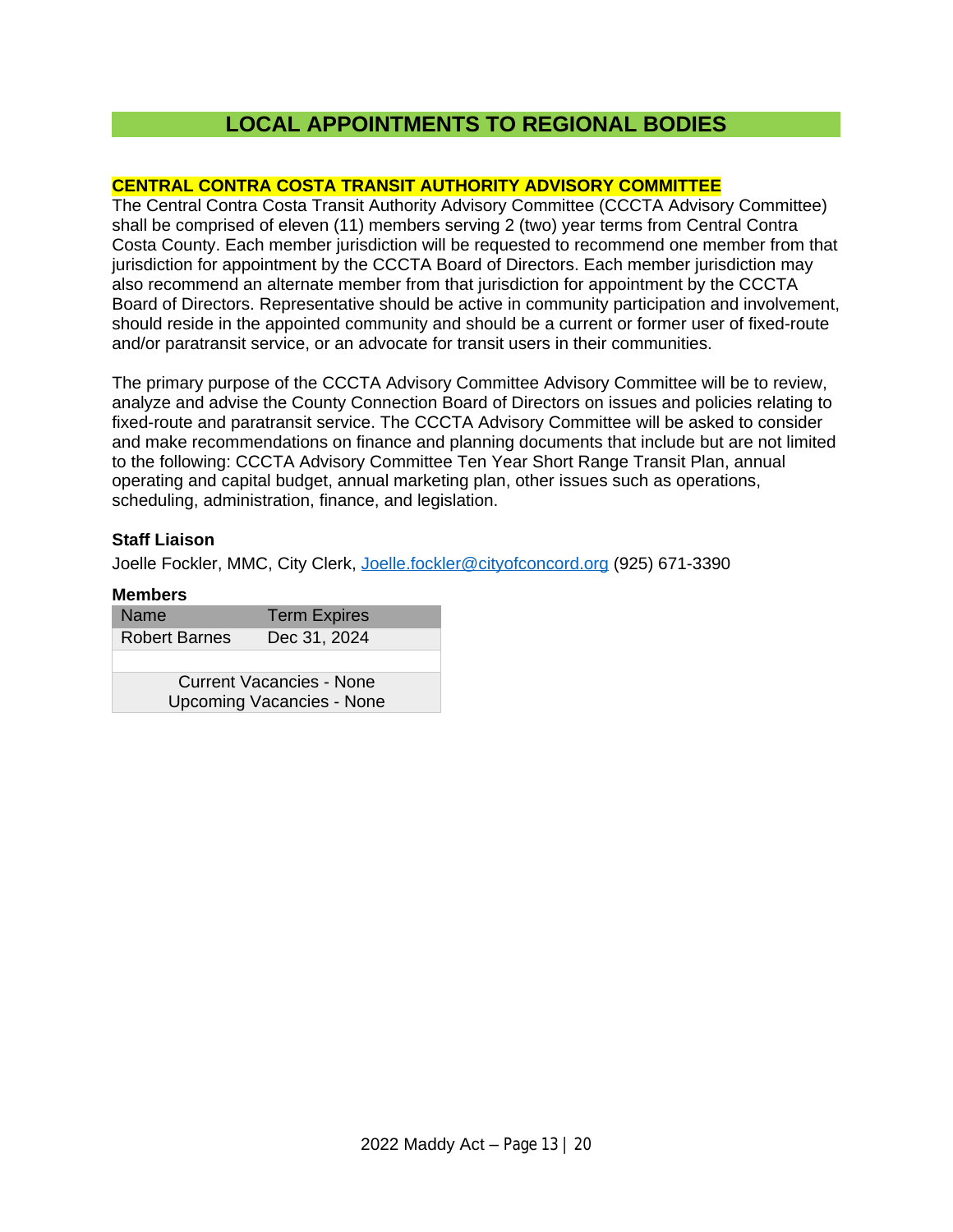## **CONTRA COSTA COUNTY ADVISORY COUNCIL ON AGING**

The City of Concord is authorized to have a representative serve on the Contra Costa County Advisory Council on Aging (ACOA) through the approval of the County Board of Supervisors. Typically, this representative has been a member of our Commission on Aging, selected by consensus of his or her peers.

The Contra Costa County ACOA advises the Area Agency on Aging on all matters related to the development and administration of senior programs for compliance with the mandates of the Older American Act. The Council is comprised of 40 members, each appointed by the County Board of Supervisors in partnership with the member recommendations made by other local agencies, commissions, and advisory groups.

The Area Agency on Aging has clarified that upon the confirmation of the member appointment by the Board of Supervisors for an initial two-year term, members continue consecutive terms until the member resigns, fails to fulfill their responsibilities, or notification is received from the designating City recommending appointment of another individual.

## **Staff Liaison**

Kathryn Monroy, Program Manager, [Kathryn.monroy@cityofconcord.org](mailto:Kathryn.monroy@cityofconcord.org) (925) 671-3074

| <b>Members</b>                   |                     |
|----------------------------------|---------------------|
| <b>Name</b>                      | <b>Term Expires</b> |
| John Haberkorn                   | October 1, 2023     |
|                                  |                     |
| <b>Current Vacancies - None</b>  |                     |
|                                  |                     |
| <b>Upcoming Vacancies - None</b> |                     |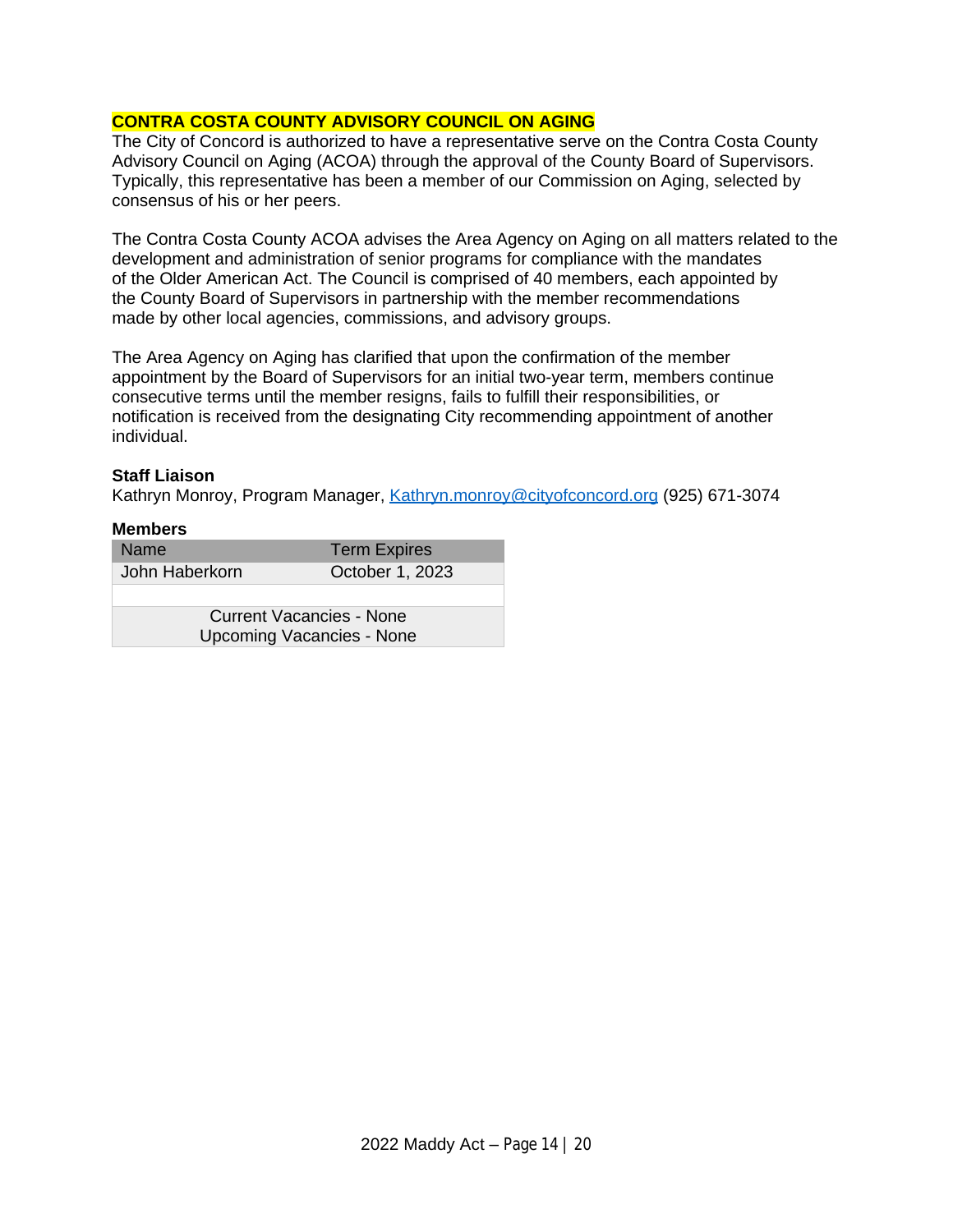## **CONTRA COSTA COUNTY AVIATION ADVISORY COMMITTEE**

The Contra Costa County Aviation Advisory Committee (Aviation Advisory Committee) is made up of twelve (12) members, one (1) of which is appointed by the City of Concord. All members must live in the County.

The purpose of the Aviation Advisory Committee is to provide advice and recommendations to the Board of Supervisors on the general subject of aviation issues related to the airports in Contra Costa County. The Aviation Advisory Committee may initiate discussions, observations, or investigations, in order to make recommendations on aviation or airport matters to the Board of Supervisors. The Committee may hear comments on airport and aviation matters from the public or other agencies for consideration and possible recommendations to the Board of Supervisors. The Aviation Advisory Committee shall cooperate with local, state, and national aviation interests for the safe and orderly operation of aircraft. The Aviation Advisory Committee shall advance and promote the interests of aviation and protect the general welfare of the people living and working near the airport and the County in general.

In conjunction with all of the above, the Aviation Advisory Committee shall provide a forum for the Manager of Airports regarding operational and/or policy matters at and around the airport.

## **Staff Liaison**

Joelle Fockler, MMC, City Clerk, [Joelle.fockler@cityofconcord.org](mailto:Joelle.fockler@cityofconcord.org) (925) 671-3390

| <b>Members</b> |  |
|----------------|--|
|                |  |

| <b>Name</b>                                                         | <b>Term Expires</b> |  |
|---------------------------------------------------------------------|---------------------|--|
| Keith C. McMahon                                                    | Feb 28, 2023        |  |
|                                                                     |                     |  |
| <b>Current Vacancies - None</b><br><b>Upcoming Vacancies - None</b> |                     |  |
|                                                                     |                     |  |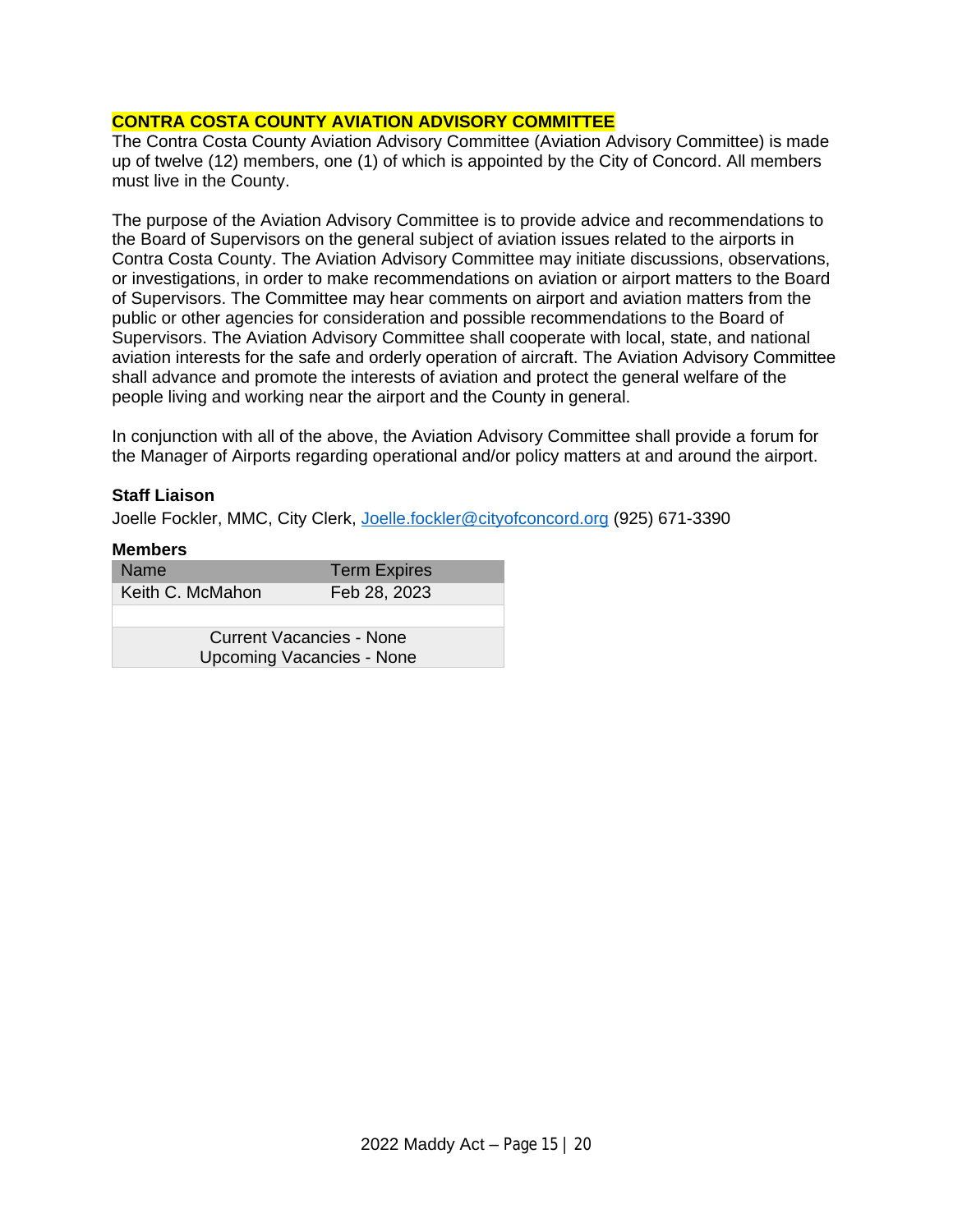## **CONTRA COSTA COUNTY IRON HORSE CORRIDOR MANAGEMENT PROGRAM ADVISORY COMMITTEE**

The Iron Horse Corridor Management Program Advisory Committee (Committee) includes seats for one representative from each jurisdiction or unincorporated community along the corridor (Alamo, City of Concord, City of San Ramon, Town of Danville, City of Walnut Creek, and City of Pleasant Hill); a District III seat; a District IV seat; and a seat for the East Bay Regional Park District.

The Committee was authorized by the Board of Supervisors on July 22, 1997, to assist Contra Costa County in developing a management program for the former Southern Pacific Railroad right-of-way known as the Iron Horse Corridor. The Corridor extends approximately 18 miles from near Mayette Avenue in Concord to the Alameda County line. In 2000, the Board of Supervisors expanded the Advisory Committee's role to continue to work on implementing and monitoring the Landscape Element of the Management Program and to assist in completion of the Joint Use Criteria and Standards, Public Information and Finance Elements of the Management Program.

## **Staff Liaison**

Joelle Fockler, MMC, City Clerk, [Joelle.fockler@cityofconcord.org](mailto:Joelle.fockler@cityofconcord.org) (925) 671-3390

| Name                             | <b>Term Expires</b> |
|----------------------------------|---------------------|
| Dan Mackay                       | January 31, 2025    |
|                                  |                     |
| <b>Current Vacancies - None</b>  |                     |
| <b>Upcoming Vacancies - None</b> |                     |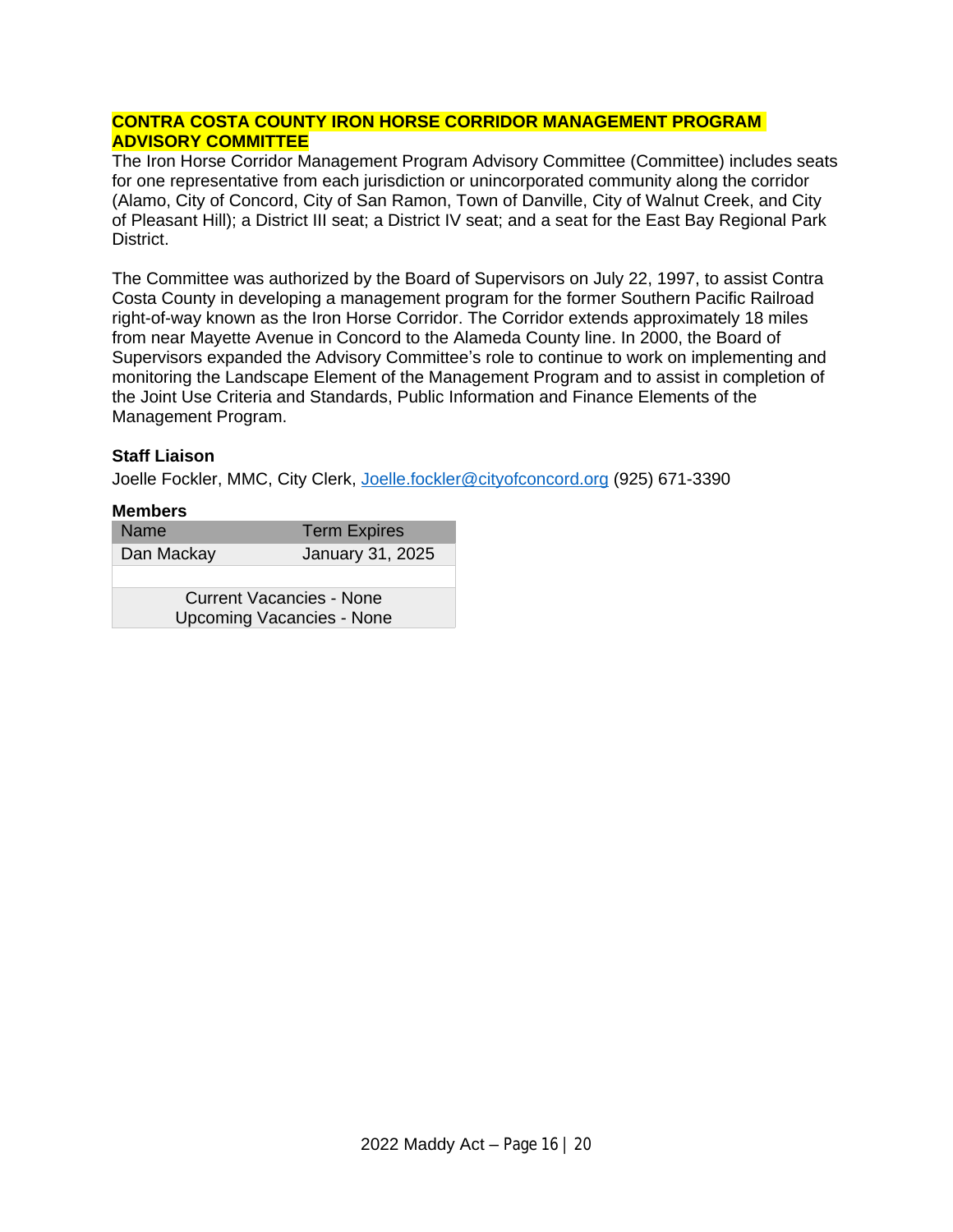## **CONTRA COSTA COUNTY LIBRARY COMMISSION**

The Contra Costa County Library Commission was established by the Contra Costa County Board of Supervisors in March 1991. The Commission was created to serve in an advisory capacity to the Board of Supervisors and the County Librarian. The Library Commission is comprised of 24 voting members and 4 non-voting (ex-officio) members serving four-year term:

- Eighteen members representing the cities/towns in Contra Costa County these Commissioners are appointed by the city/town councils (Richmond does not participate)
- Five members represent Contra Costa County each member of the Board of Supervisors appoints one Commissioner
- One member representing the Central Labor Council
- Four Ex-Officio members representing the College District, East Bay Leadership Council, Office of Education and the Friends Council

#### **Staff Liaison**

Joelle Fockler, MMC, City Clerk, [Joelle.fockler@cityofconcord.org](mailto:Joelle.fockler@cityofconcord.org) (925) 671-3390

| <b>Name</b>                    | <b>Term Expires</b> |
|--------------------------------|---------------------|
| <b>Tommy Smith</b>             | June 30, 2024       |
|                                |                     |
| <b>Current Vacancy - None</b>  |                     |
| <b>Upcoming Vacancy - None</b> |                     |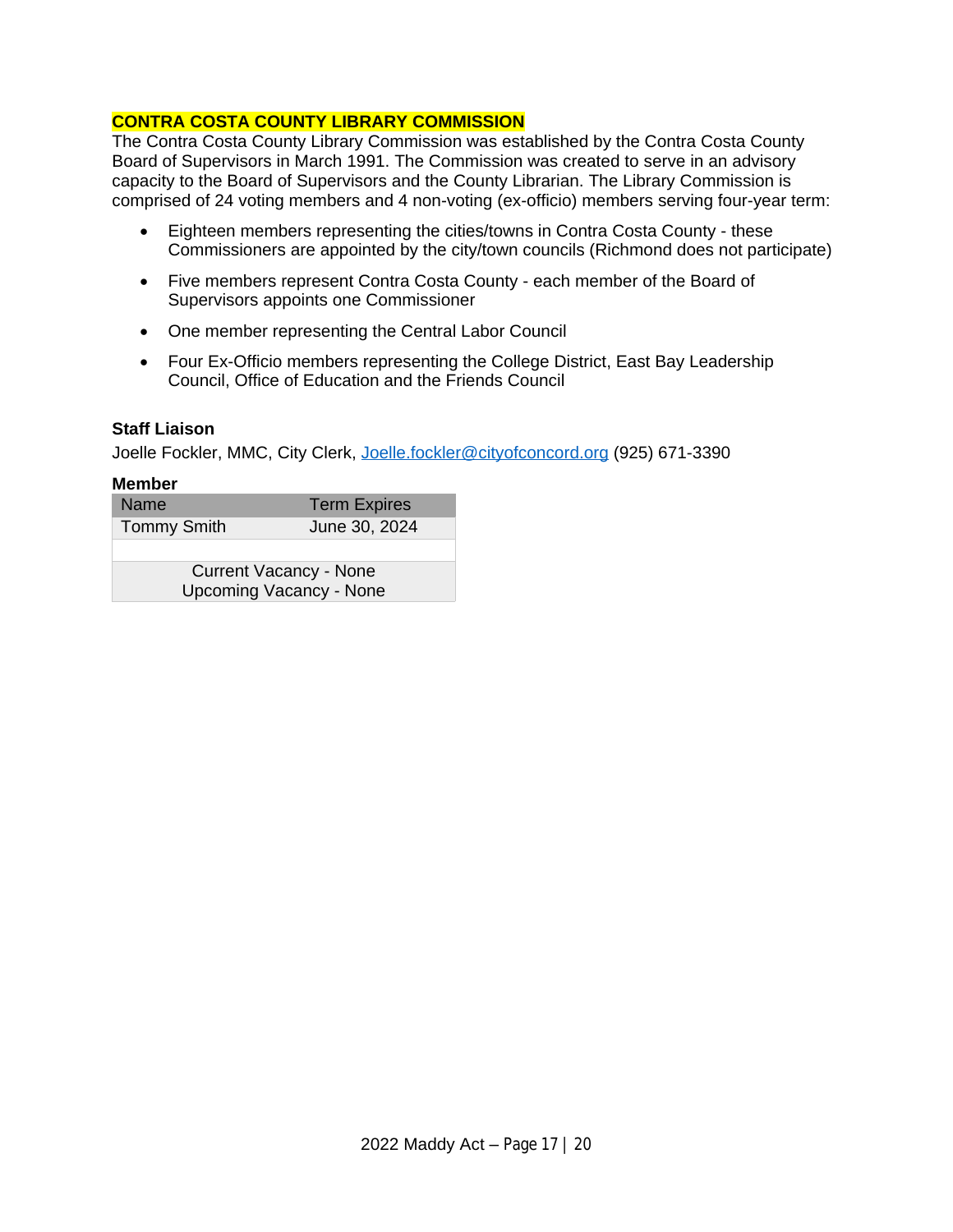## **CONTRA COSTA MOSQUITO AND VECTOR CONTROL DISTRICT**

The Concord City Council appoints a representative to serve on the Board of Trustees for the Contra Costa Mosquito and Vector Control District. The Contra Costa Mosquito and Vector Control is a public health agency that strives to keep the public healthy by preventing the transmission of diseases and improving the quality of life. Consistently at the forefront of mosquito and vector control, the Contra Costa Mosquito and Vector Control District has added programs over the years to meet the needs of county residents. Programs and services are available for yellow jackets, Africanized honeybees, ticks, rats, mice, skunks, mosquitoes, and West Nile virus. Additional information regarding this District is available at [www.ccmvcd.dst.ca.us](http://www.ccmvcd.dst.ca.us).

The Board of Trustees are officials appointed by their respective city councils to govern the Mosquito and Vector Control District knowledgeably and effectively. They serve without compensation for a term of two to four years and are dedicated to this community service.

The regular business meetings are held on the second Monday of every other month starting in January. Meetings are held at the District's administrative offices, 155 Mason Circle, Concord at 7:00 p.m. The meetings are open to the public.

#### **Staff Liaison**

Joelle Fockler, MMC, City Clerk, [Joelle.fockler@cityofconcord.org](mailto:Joelle.fockler@cityofconcord.org) (925) 671-3390

| <b>Member</b>                                                   |                     |
|-----------------------------------------------------------------|---------------------|
| <b>Name</b>                                                     | <b>Term Expires</b> |
| Perry Carlston                                                  | Dec 31, 2023        |
|                                                                 |                     |
| <b>Current Vacancy - None</b><br><b>Upcoming Vacancy - None</b> |                     |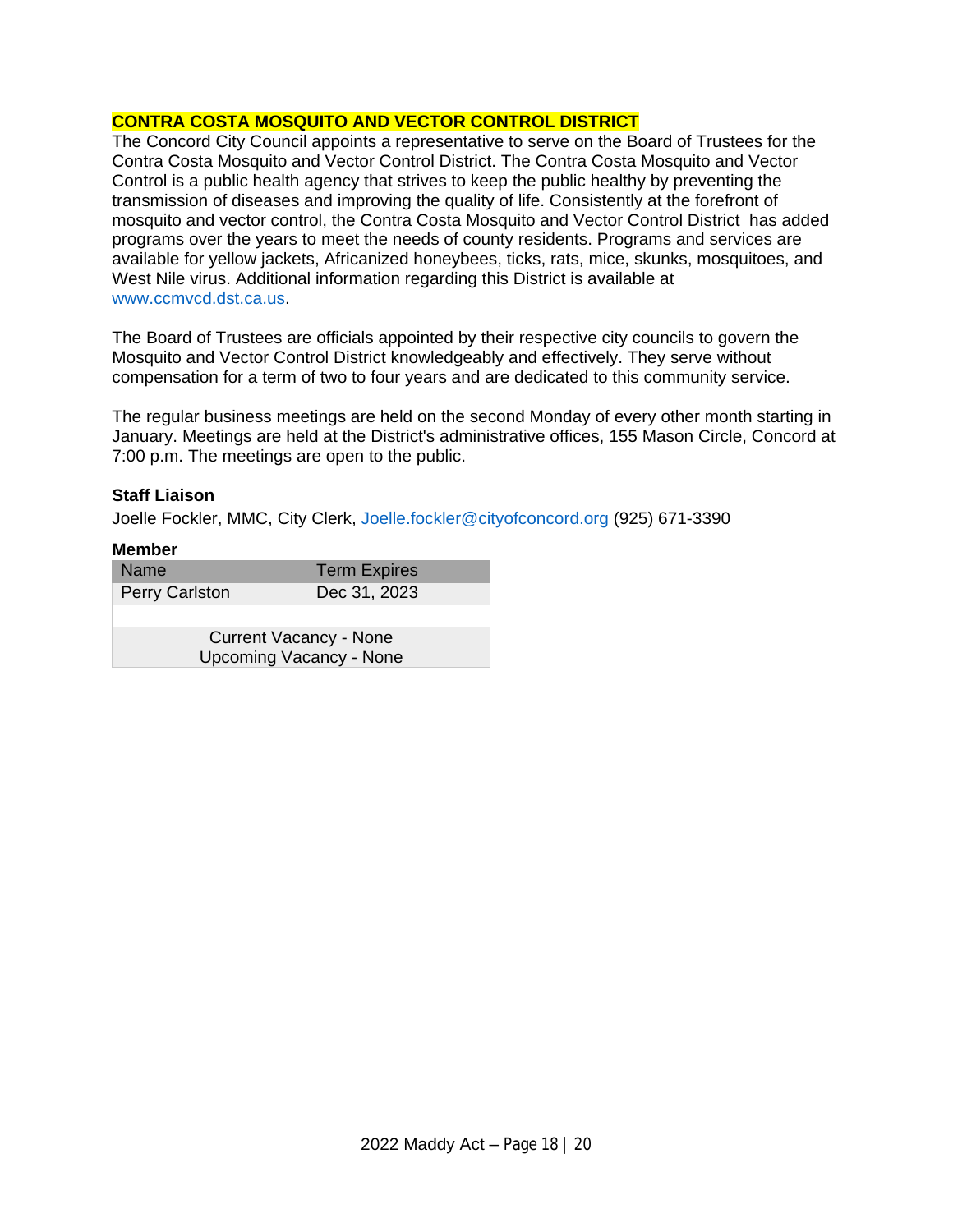## **CONTRA COSTA TRANSPORTATION AUTHORITY, CITIZEN'S ADVISORY COMMITTEE**

The Contra Costa Transportation Authority Committee has requested that each city and the County appoint a citizen to serve on the Authority Citizen Advisory Committee (Citizen's Advisory Committee). The Citizen's Advisory Committee is comprised of the nineteen City/County appointees and six members appointed by the Authority. The Citizen's Advisory Committee serves the Authority by reviewing and commenting on transportation policies and issued broadly affecting Contra Costa County. Their role includes reviewing compliance checklists submitted by the jurisdictions in fulfillment of growth management requirements, and advising the Authority on strategic policy issues pertaining to the ongoing business of the Authority.

Although the Authority no longer sets term limits, it has been the City Council's policy to appoint members to various boards, commission, and committees for two-year terms.

#### **Staff Liaison**

Joelle Fockler, MMC, City Clerk, [Joelle.fockler@cityofconcord.org](mailto:Joelle.fockler@cityofconcord.org) (925) 671-3390

| <b>Member</b>                    |                     |
|----------------------------------|---------------------|
| Name                             | <b>Term Expires</b> |
| <b>Claire Linder</b>             | Feb 28, 2022        |
|                                  |                     |
| <b>Current Vacancies - One</b>   |                     |
| <b>Upcoming Vacancies - None</b> |                     |